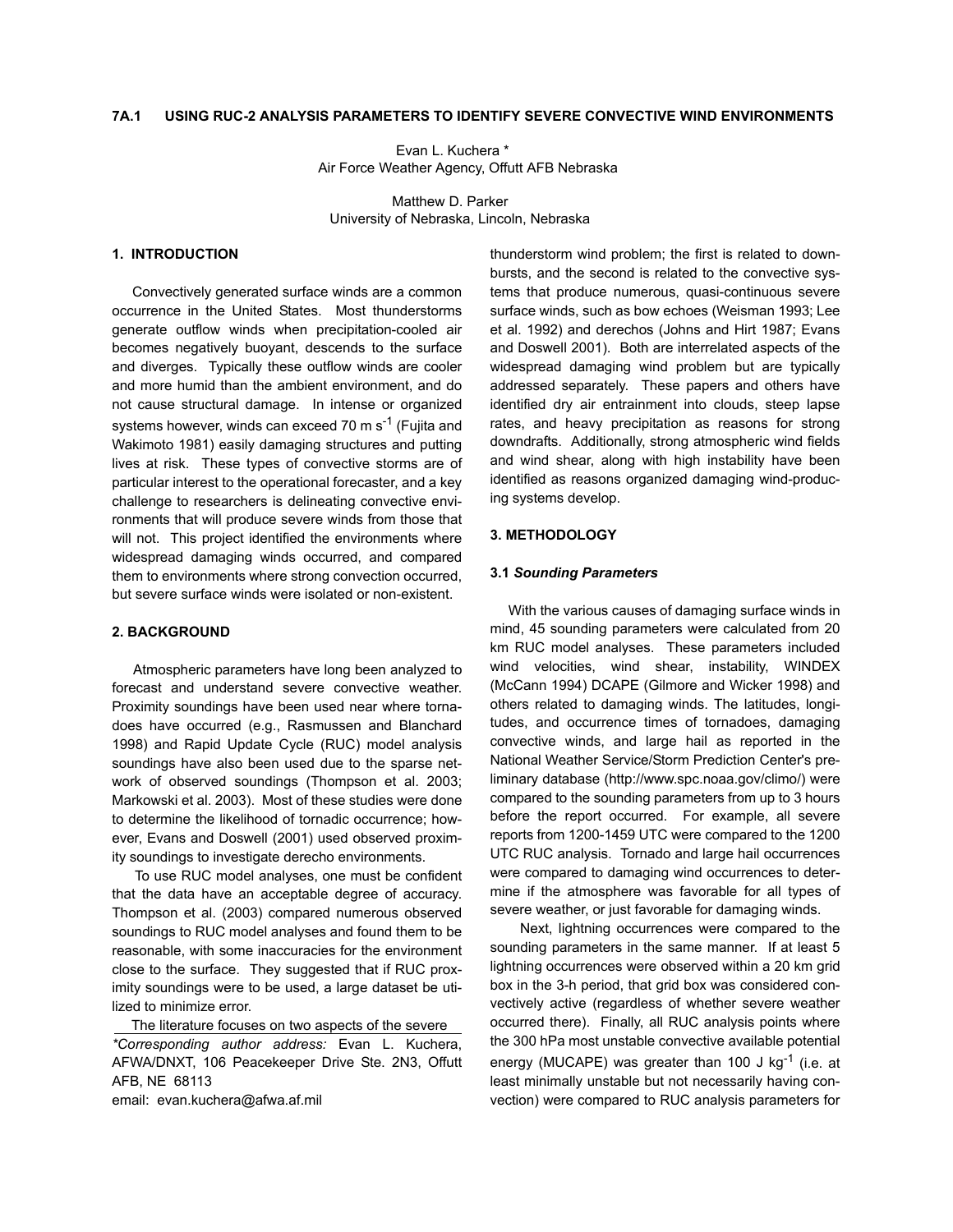reference ("null" points). There were over 500 RUC analyses from all months in 2003 (except January) compared to 958 reports of tornadoes, 6355 reports of hail, 7055 reports of damaging winds, and 377081 lightning points, with one datum for each report. In total, 11983189 model points met the "null" condition.

 All of the parameters associated with severe reports, lightning, or MUCAPE greater than 100 were sorted from greatest to least, and the 1st, 5th, 10th, 25th, 50th, 75th, 90th, 95th, and 99th percentile categories were output for comparison in tabular and box and whisker format. Severe modes were compared with one another, and severe modes were compared with lightning points to contrast the different environments present with each kind of severe weather (or lack of it). To do an objective comparison between categories, a statistical method (COMP) to compare severe modes to lightning points was developed. It started with the average interquartile range:

#### AVGIQR=(IRQ1+IQR2)/2,

where IQR1 is the interquartile range for the severe mode, and IQR2 is the interquartile range for the lightning point. The interquartile range is defined as the 75th percentile subtracted from the 25th percentile. Next, the median of the lightning point (M2) is subtracted from the median of the severe mode (M1) and divided by AVGIQR:

#### COMP=(M1-M2)/AVGIQR.

Dividing the difference in the medians by the average interquartile range normalizes the comparison by the range of the sample distributions, which is similar to how standard statistical significance is calculated. Statistical significance tests were performed on the distributions but due to the large sample size even distributions with differences that seemed small or insignificant were significantly different at the 99% confidence level and above. Therefore the COMP statistic was chosen to delineate how significantly different severe mode distributions were from lightning distributions.

#### **3.2** *Wind Probability Index (WINDPROB)*

 Previous severe weather indices have relied on adding parameters together (total totals, Severe Weather Threat or SWEAT, K index) or multiplying/dividing them, such as the SPC supercell and significant tornado predictors (Thompson et al. 2003), Energy-Helicity Index (EHI), Bulk-Richardson number (BRN). These methods assume that a change in one parameter in the index makes the environment proportionally more or less favorable for the type of weather the index is attempting to predict. However, using the EHI (a supercell and tornado predictor) as an example, the multiplication of two parameters may merely "average" the discriminatory ability of the two parameters. The EHI is formulated by multiplying CAPE and helicity together, then dividing by a constant. For observed tornadoes, 0-3 km AGL Storm Relative Helicity in J  $kg^{-1}$  (KM03SRH) discriminated well (COMP value 0.71) between tornado environments and environments with ordinary convection (Table 1). The 0-

TABLE 1. Percentile and COMP values for reports of tornadoes (T), large hail (H), damaging winds (W), model grid points with most unstable CAPE greater than 100 Jkg<sup>-1</sup> (N), and model grid boxes with at least 5 lightning occurrences (L).

|                |   | 0.01     | 0.05     | 0.10 | 0.25 | 0.50 | 0.75 | 0.90 | 0.95 | 0.99 | <b>COMP</b> |
|----------------|---|----------|----------|------|------|------|------|------|------|------|-------------|
|                | т | 0.0      | 0.0      | 0.0  | 0.3  | 1.7  | 5.1  | 7.5  | 9.6  | 14.1 | 0.49        |
| 0-3 km EHI     | н | 0.0      | 0.0      | 0.0  | 0.2  | 1.0  | 2.5  | 4.9  | 6.6  | 11.5 | 0.41        |
|                | W | 0.0      | 0.0      | 0.0  | 0.2  | 0.9  | 2.0  | 3.7  | 5.4  | 10.1 | 0.40        |
|                | N | 0.0      | 0.0      | 0.0  | 0.0  | 0.2  | 0.6  | 1.4  | 2.2  | 4.7  |             |
|                | L | 0.0      | 0.0      | 0.0  | 0.0  | 0.3  | 1.0  | 2.2  | 3.5  | 7.1  |             |
|                |   |          |          |      |      |      |      |      |      |      |             |
|                |   | 0.01     | 0.05     | 0.10 | 0.25 | 0.50 | 0.75 | 0.90 | 0.95 | 0.99 | <b>COMP</b> |
|                | т | 12       | 63       | 97   | 182  | 316  | 440  | 564  | 719  | 876  | 0.71        |
| 0-3 km SRH     | н | $-24$    | 25       | 51   | 110  | 197  | 325  | 500  | 629  | 860  | 0.51        |
|                | W | $-18$    | 21       | 43   | 87   | 153  | 274  | 444  | 549  | 805  | 0.21        |
|                | N | $-70$    | $-24$    | $-5$ | 25   | 65   | 125  | 212  | 287  | 476  |             |
|                | п | $-50$    | $-10$    | 9    | 45   | 103  | 207  | 362  | 484  | 775  |             |
|                |   |          |          |      |      |      |      |      |      |      |             |
|                |   | 0.01     | 0.05     | 0.10 | 0.25 | 0.50 | 0.75 | 0.90 | 0.95 | 0.99 | <b>COMP</b> |
|                | т | 0        | 0        | 4    | 277  | 1150 | 2394 | 3451 | 3981 | 5470 | 0.17        |
| <b>MIXCAPE</b> | н | 0        | 0        | 1    | 294  | 1117 | 2199 | 3195 | 3812 | 5075 | 0.16        |
|                | W | $\Omega$ | 0        | 7    | 371  | 1143 | 2131 | 3124 | 3840 | 5246 | 0.18        |
|                | N | 0        | 0        | 4    | 175  | 783  | 1706 | 2575 | 3150 | 4418 |             |
|                |   | 0        | $\Omega$ | 0    | 152  | 837  | 1792 | 2727 | 3338 | 4700 |             |

30 hPa mixed layer CAPE in J kg<sup>-1</sup> (MIXCAPE) was somewhat discriminatory (COMP value 0.17) but not nearly as much as KM03SRH. When KM03SRH was multiplied by MIXCAPE and divided by the constant to get EHI, the COMP value for EHI was lower (0.49) than it was for KM03SRH, but higher than it was for MIXCAPE. Since some MIXCAPE is probably necessary for tornadoes and surface-based supercells to form, it may be true that there is some minimal threshold value of MIX-CAPE above which the chance of tornado occurrence does not increase as much as it does for an increase of similar magnitude in KM03SRH. In other words, the result of multiplying two discriminatory parameters together may not necessarily be better than both parameters were individually.

 Therefore, the new algorithm (WINDPROB) treats each parameter separately and does not assume that numerical changes in favorable parameters should always change the algorithm output in the same proportions. The algorithm starts with select parameters that discriminated between damaging wind and ordinary convective environments, and did not show too much correlation to one another. It then combines them such that the output will change only when changes in parameters' values make damaging winds more or less likely.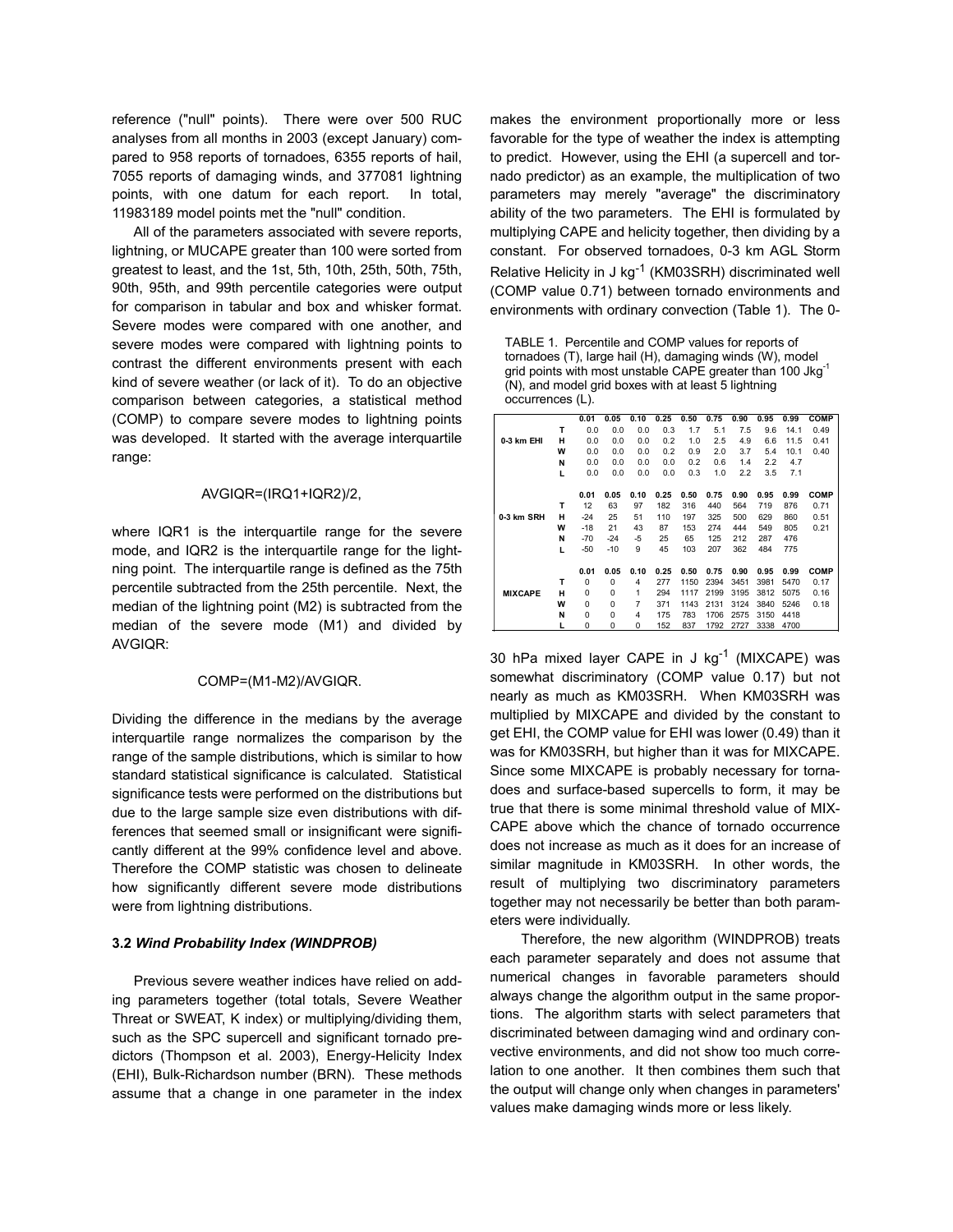## **3.3** *Case Studies*

 To evaluate the utility of the sounding parameters and wind probability index, 11 cases were selected where strong convection occurred. In six of these cases, widespread damaging winds were observed. In the other five, only isolated damaging winds were observed. For all 11 cases, the parameters in the wind probability index were evaluated, and the evolution of convection was analyzed with respect to frontal systems, synoptic, thermodynamic, and kinematic patterns. Favored regimes for damaging winds were compared to those where sounding parameters indicated widespread damaging winds were probable, but none were observed. This helped to gain practical forecasting knowledge and insight into the physical processes involved in generating damaging winds.

## **4. RESULTS**

#### **4.1** *Sounding Parameters*

For ground relative wind velocity data in m  $s^{-1}$  for 2003, COMP reached a maximum for at 2 km AGL (KM2WIND) for damaging winds (0.45), indicating that KM2WIND best discriminated (among the ground relative wind parameters) between ordinary convection (lightning points) and convection with damaging winds (Fig. 1). Additionally, KM2WIND had the highest COMP



Fig. 1. Box and Whisker plot for wind velocity at 2 km AGL associated with reports of tornadoes, large hail, damaging winds, lightning, and model grid points with most unstable CAPE greater than 100 Jkg $^{-1}$  (null). Markings indicate the 1st, 5th, 10th, 25th, 50th, 75th, 90th, 95th, and 99th percentile values. Boxes enclose the 25th to 75th percentiles.

value for damaging winds among all 45 parameters tested. However, all the COMP values for ground relative winds from 1-6 km AGL were fairly similar (ranging from 0.36 to 0.45), indicating that strong wind fields at those levels were generally favorable for damaging

winds. Additionally, COMP values for storm relative helicity and wind shear were similar but slightly less (ranging from 0.24 to 0.30) than the wind velocity COMP values. The similarity can be seen in Fig. 2. The wind velocity, wind shear, and storm relative helicity data sug-



Fig. 2. As in Fig 1, except for 0-2 km shear.

gest that damaging wind occurrence was dependent on strong wind fields in the lowest 5 or 6 km AGL, and may have been most dependent on strong wind fields above the surface but in the lowest 2 km AGL.

Instability (CAPE, lapse rates) parameters did not discriminate between environments producing damaging winds and environments producing ordinary convection as well as the wind related parameters did. The box and whisker plot for MIXCAPE in J  $kg^{-1}$  (Fig. 3) looks less



Fig. 3. As in Fig 1, except for 0-30 hPa mixed layer CAPE.

discriminatory, and the COMP value was only 0.18. MUCAPE was somewhat better, with a COMP value of 0.26. For damaging wind points, no lapse rate parameter (in minus K  $km^{-1}$ ) tested had a COMP value higher than 0.16, but the 1-4 km AGL lapse rate (KM14LAPSE) and surface to melting level lapse rate (MELTLAPSE) were slightly discriminatory below the 50th percentile,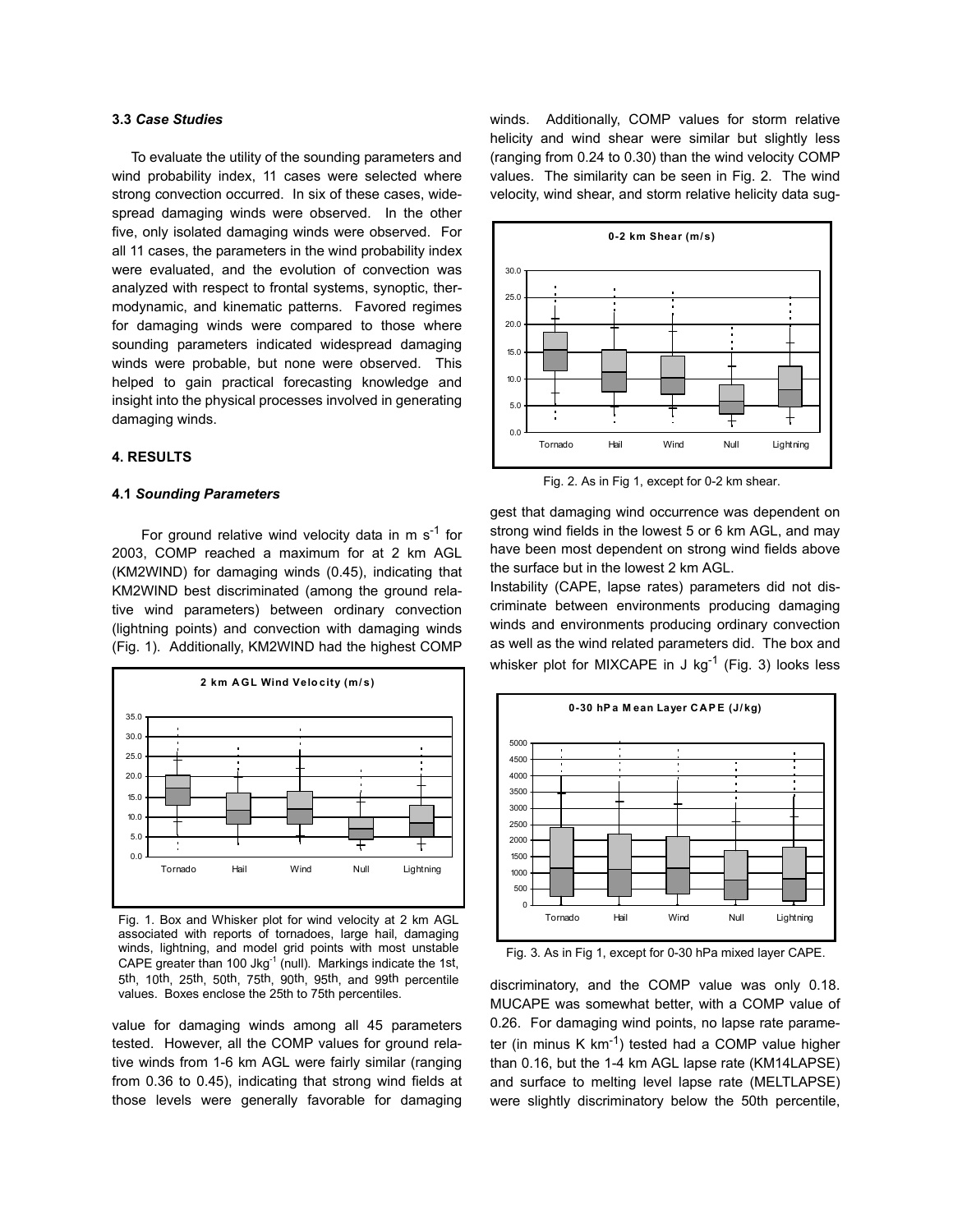

Fig. 4. As in Fig 1, except for 1-4 km lapse rate.

especially when compared to nulls (Fig. 4). These data suggest that increases in wind velocity are more important to generating damaging winds than increases in instability, but that there is a low threshold of instability below which the likelihood of damaging winds decreases.

 WINDEX and DCAPE, two parameters used to estimate convectively generated winds, were similar to MIX-CAPE/MUCAPE in that they tended to distinguish damaging winds from ordinary convection fairly well, but not as well as the wind and wind shear parameters. Since WINDEX (COMP 0.19) and DCAPE (COMP 0.30) distinguished between severe weather and lightning the same as MIXCAPE/MUCAPE, it was difficult to discern if these parameters were discriminatory, or if the similarities to CAPE in their formulation was the reason for the discrimination.

 Several mid-level and low-level relative humidity parameters were tested, and all of them had COMP values below zero, indicating that the low and mid levels of damaging wind environments tend to be moister than ordinary convective environments. The maximum mixing ratio (MAXRV) and the height of the melting level (MELT) were also both tested. These two variables had a correlation coefficient above 0.7, due to the fact that the atmosphere is generally stable if MELT is high and MAXRV is low, and the atmosphere is unrealistically unstable if MELT is low and MAXRV is high. The distribution of damaging wind points was similar to lightning points above the 50th percentile, but damaging wind points below the 50th percentile had much higher values than lightning points (Fig. 5). This suggests that there is some low threshold of MAXRV and MELT below which damaging winds become less likely. Other parameters, such as the lifted condensation level, convective inhibition, and the level of free convection were tested, and found to generally not be discriminatory.



Fig. 5. As in Fig 1, except for height of the melting level.

#### **4.2** *Wind Probability Index (WINDPROB)*

 The parameter with the highest correlation to damaging wind occurrence was KM2WIND, (Fig. 1) and therefore it was chosen to be one of the base components of the algorithm. In addition to KM2WIND, MIXCAPE was chosen to be a base component of the algorithm. Clearly, MIXCAPE is associated with surface-based convection. Since damaging winds occur at the surface, convection based near the surface may be more likely to produce damaging winds than elevated convection. The other parameters selected were KM6WIND, MELT, and KM14LAPSE. When these parameters' values were low (Figs, 4,5,6), damaging wind reports were infrequent. Therefore, if any of these three parameters' values are in a range where damaging winds were infrequent, the



Fig. 6. As in Fig 1, except for wind at 6 km AGL.

algorithm output is decreased. Since dry microbursts occur in environments with low MAXRV but high MELT values (Wakimoto 1985), MELT was chosen for the algorithm over MAXRV.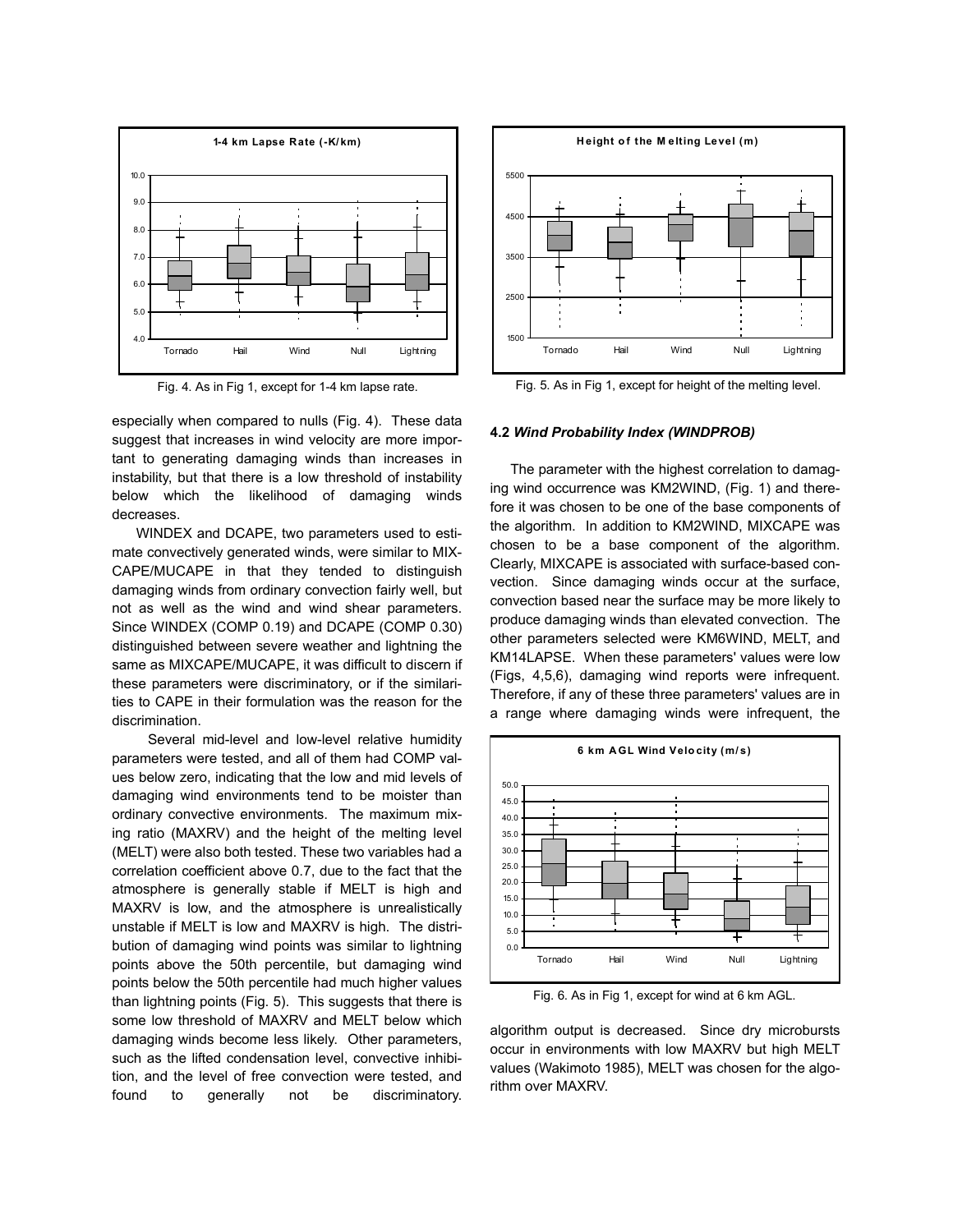# **WINDPROB=3.5\*KM2WIND +0.01\*MIXCAPE**

(max KM2WIND 20, max MIXCAPE 3000)

*IF KM6WIND < 10.0 THEN*  **WINDPROB=WINDPROB-15.0\*(10-KM6WIND)** 

> *IF KM14LAPSE < 5.8 THEN*  **WINDPROB=WINDPROB-100.0\*(5.8- KM14LAPSE)**

*IF MELT < 3700.0 THEN*  **WINDPROB=WINDPROB-0.067\*(3700-MELT)** 

*IF WINDPROB < 0 OR MIXCAPE=0 THEN*  **WINDPROB=0** 

**WINDPROB=WINDPROB\*1.2 (Max of 99)**

Fig. 7. Chart showing formulation of WINDPROB, variables defined in text.

The parameter contributions in the algorithm are scaled and combined so that the end result corresponds to approximately the observed percentile distribution where damaging winds occurred. For example, if the algorithm returns a 75, that means that 75% of damaging wind reports occurred with a value lower than 75. The first step in the creation of this algorithm was to examine how KM2WIND and MIXCAPE changed as the percentile values changed. Using statistical software, the parameters were plotted as the x-value, and the percentiles were plotted as the y-value. The slope of the best linear fit to the plot was then multiplied by the parameter to achieve a 0-100 percentile-like distribution. For KM2WIND, this slope was approximately 4.9 (not shown) while for MIXCAPE it was approximately 0.03 (not shown). Upper bounds were set for KM2WIND (20) and MIXCAPE (3000) to ensure any outliers did not impact algorithm output. The next step was to combine these two parameters into one preliminary algorithm by adding them together. Since adding them together would no longer result in a 0-100 distribution, both were multiplied by factors whose total was 1. Since the COMP value of KM2WIND was higher than the COMP value of MIXCAPE, it is desirable to weight it more heavily. Therefore the slope of KM2WIND (4.9) was multiplied by 0.7 and the slope of MIXCAPE (0.03) was multiplied by 0.3, and both were rounded to 3.5 and 0.01 respectively.

 Next, reductions were calculated for KM6WIND, MELT, and KM14LAPSE. Since "low" values of these parameters occurred infrequently with damaging winds, a threshold value was selected for each halfway between the 10th and 25th percentile of the observed distribution (and then rounded), below which values were considered "low." Then, a scalar constant was multiplied by the difference between the threshold value and the actual value (as seen in Fig. 7) of the parameter that was "low." This constant, when multiplied by the difference between the "low" threshold value and the 1st percentile value, leads to a reduction of approximately 100.

 For example, the KM6WIND threshold was determined to be 10.0. Since the 1st percentile value of KM6WIND was 2.8 for damaging winds, a multiplication of 15.0 times the quantity (10.0-2.8) returns approximately 100. A KM6WIND value of 6.0 (around the 5th percentile) would return a 15.0 multiplied by (10.0-6.0) reduction, or a reduction of 60. Each constant and threshold is reported in Fig. 7, along with the entire formulation of the algorithm. Since there were numerous reductions associated with the unfavorable parameters, the algorithm no longer had a 0-100 distribution. Therefore, the final product was multiplied by 1.2 and an upper bound was set at 99 (since values of 100 imply certainty, which is of course not possible). The COMP value for the algorithm final result (1.03) is more than double what the best individual parameters' COMP values were, indicating that this combination of parameters is more discriminatory than any individual parameter for damaging winds (Fig. 8).



Fig. 8. As in Fig 1, except for WINDPROB.

## **4.3** *Case Studies*

 In most of the case studies, sounding parameters associated with damaging winds, and the WINDPROB algorithm output indicated damaging winds were possible. In cases where widespread damaging winds were observed, KM2WIND was at least somewhat perpendicular to the convective line that existed. However, when KM2WIND was parallel to the convective line, it led to cells that trained or moved slowly, and they generally did not produce damaging winds. Additionally, when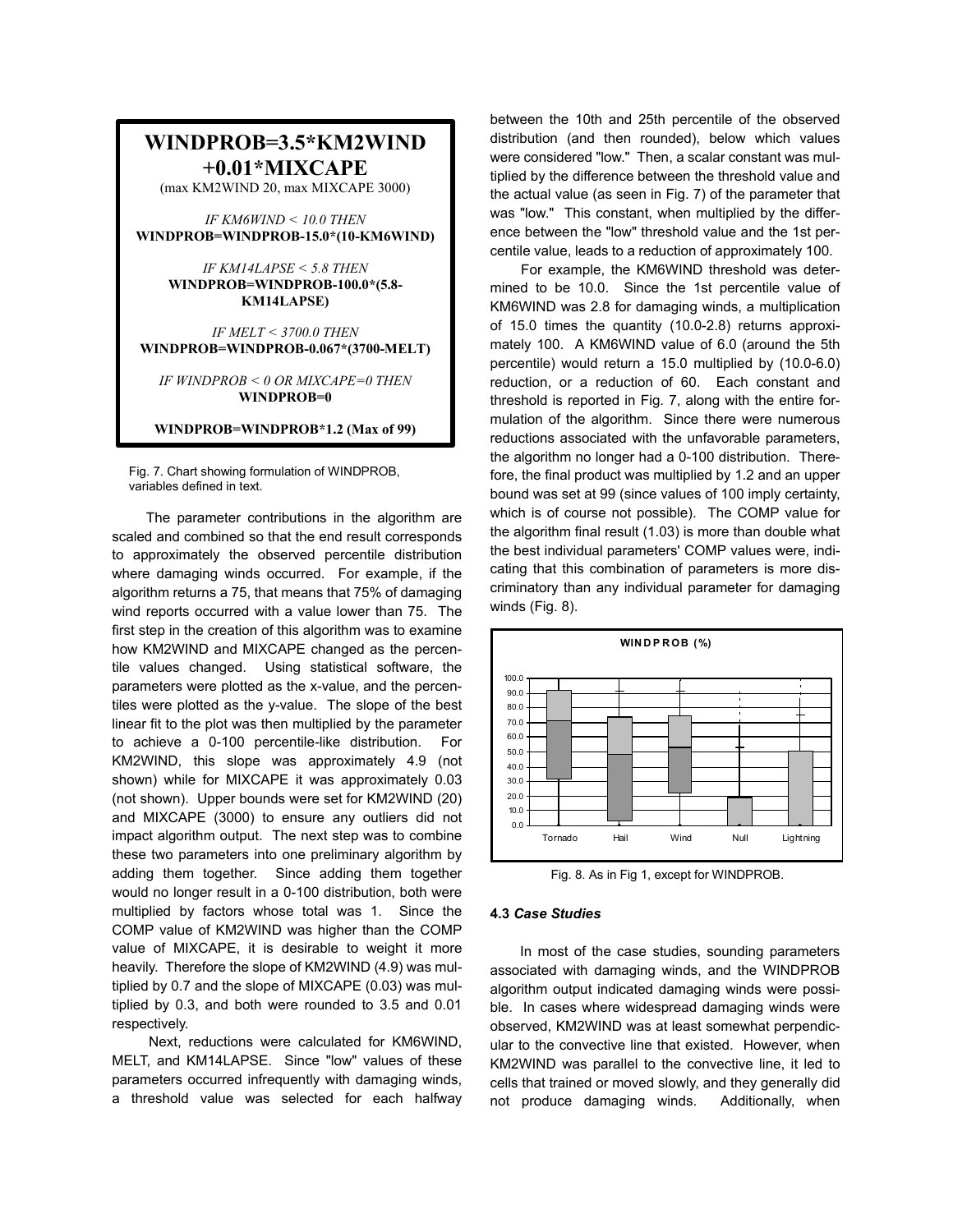KM2WIND was perpendicular to the convective line, but blowing from warm to cold (i.e. warm air advection), convection tended to be elevated and not produce damaging winds. These are the two expected failure modes when WINDPROB is indicating a potential for damaging winds: when isentropic lift elevates convection, and when KM2WIND is parallel to the convective line.

 When categorizing the cases by forcing mechanism, convection in the damaging wind events was either forced by a strong linear forcing, in the presence of at least marginal instability, or by a cold pool gust front in the presence of adequate shear and moderate to high instability. Although it is not possible here to present all of the case studies, the following are conceptual models of what can be expected given each type of forcing, and the failure modes associated with each type.

#### **4.3.1** *Linear Forcing*

 Convection is forced and re-generated by a strong linear mechanism (Evans and Doswell 2001, Stoelinga et al. 2003), usually a strong cold front or trough, with near surface instability to form surface based convection, and strong KM2WIND oriented at least somewhat perpendicular to the convection/front (Fig. 9). Damaging winds are favored because any momentum from 2 km AGL descending to the surface will be oriented in the same direction as outflow from the convective line, leading to an additive effect. Buoyancy-generated outflow need not be strong enough to regenerate convection, since the strong linear forcing mechanism will suffice as long as there is some conditional instability near the surface to maintain a surface based storm.

 If convection is elevated, damaging winds are less likely because low-level stability will prohibit momentum aloft from reaching the surface. If KM2WIND is oriented parallel to the convection, momentum from 2 km AGL and outflow will not be oriented in the same direction, so there will be no additive effect (Fig. 9). However, if KM2WIND is above severe limits (i.e.  $25 \text{ m s}^{-1}$ ), no additive effects may be necessary to produce damaging winds, provided that momentum can descend to the surface.

#### **4.3.2** *Cold Pool Forcing*

 Convection can be initiated by any mechanism, such as isentropic lift over a thermal boundary (Fig. 10) in the presence of moderate or high near surface based instability. If instability is high enough to generate a strong cold pool (Weisman 1993), and low-level shear can sustain deep convective updrafts (Rotunno et al.1988) then strong convection will continue and damaging winds may



Fig. 9. Conceptual models showing patterns that are favorable and unfavorable for damaging winds with systems forced by a strong linear mechanism.

be widespread. When KM2WIND is strong, the 0-2 km bility. If instability is high enough to generate a strong cold pool (Weisman 1993), and low-level shear can sustain deep convective updrafts (Rotunno et al.1988) then strong convection will continue and damaging winds may be widespread. When KM2WIND is strong, the 0-2 km (low-level) shear vector and the 2 km wind vector will usually be similar (depending on the strength of the surface winds) meaning that new convective development is likely where KM2WIND could contribute to damaging winds (if brought to the surface) by an additive effect with thunderstorm outflow. When KM2WIND and system movement are the same direction, rear inflow jets may also be strengthened (Weisman 1993), leading to a higher likelihood of damaging winds.

 Again, if convection is elevated, damaging winds are less likely because low-level stability will prohibit momentum from reaching the surface (Fig. 10). And, as in the linear model, if KM2WIND is parallel to the convective line, damaging winds are less likely, for the same reasons outlined above. Additionally, if the flow at 2 km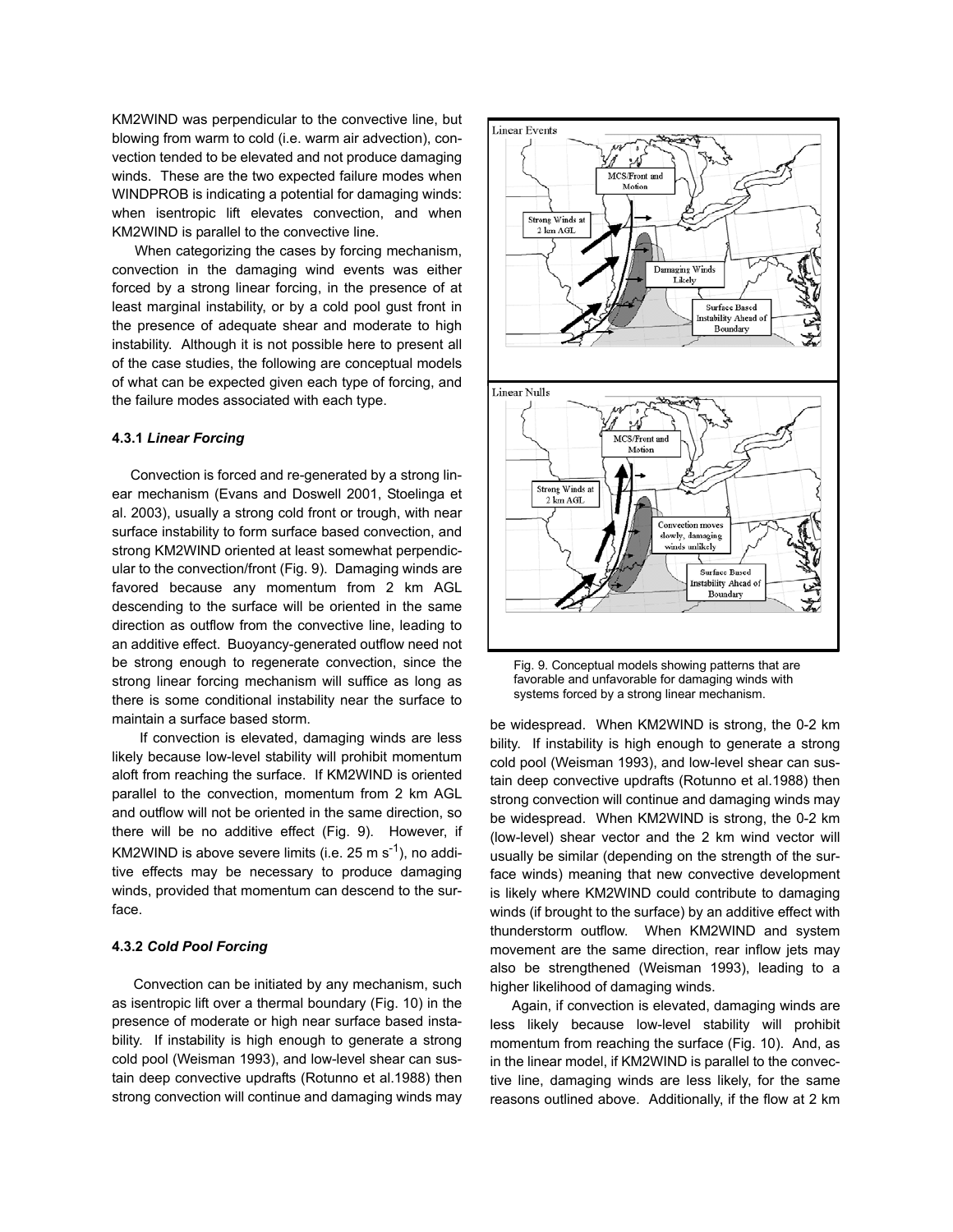

Fig. 10. Conceptual models showing patterns that are favorable and unfavorable for damaging winds with systems forced by a cold pool gust front.

AGL is strong but perpendicular to any frontal boundaries present (and blowing from warm to cold), isentropic lift will tend to elevate convection and the cold pool will be less relevant as ambient low-level stability increases.

### **5. DISCUSSION**

 The data examined in this study suggest that atmospheric wind parameters in the low levels (but not at the surface) are the most important when diagnosing damaging wind potential. Strong wind fields throughout the troposphere allow convection to organize into long-lived, intense systems, by removing precipitation from the updraft region. Strong wind fields in the lowest few kilometers are favorable specifically for damaging winds in several ways. The first is that convectively driven downdrafts can transfer high momentum air to the surface. The second is that fast environmental wind fields lead to fast storm motion and fast outflow propagation (and hence strong ground relative winds) in an MCS (Evans and Doswell 2001). The third is that fast environmental

wind aloft entails high values of shear, which are favorable for MCS's to be long lived (Rotunno et al. 1988), so that any MCS producing damaging winds would tend to continue for long periods. The fourth is that fast environmental winds leading to organized convective systems can generate their own strong wind perturbations over time (Weisman 1993).

 CAPE and lapse rate related parameters were somewhat discriminatory, while low and mid-level relative humidity parameters were not discriminatory for damaging wind versus ordinary convection environments. To generate damaging winds, perhaps small amounts of instability in the presence of strong wind fields can generate the vertical motions necessary to bring strong environmental or storm generated winds to the surface. Numerous hypotheses explain why steep lapse rates are favorable for damaging winds (Wakimoto 1985, Srivastava 1985) mainly due to the fact that buoyant downdrafts are suppressed when lapse rates are stable. The data do hint that stable lapse rates are unfavorable for damaging winds, but not that increasingly unstable lapse rates are necessarily more favorable for damaging winds.

 Relative humidity in the low and mid levels was not found to discriminate between damaging wind and ordinary convection environments. As with steep lapse rates, numerous hypotheses (e.g., Knupp 1987) link dry air entrainment in the mid levels to downdraft initiation and damaging winds, but the present data suggest that precipitation loading (Srivastata 1985) or dynamic forcing (Orf and Anderson 1999) may be more important to generating downdrafts associated with damaging winds. The maximum mixing ratio and the height of the melting level were found to discriminate between damaging wind and ordinary convection environments, as damaging winds rarely occurred when their values were too low. It could be that high mixing ratio values lead to heavy precipitation, more loading, and stronger negative buoyancy, or it could be that high melting levels values allow time for the generation of negative buoyancy through hail melting. Due to the high correlation of these variables (0.7 correlation coefficient), the physical reasons may be entirely due to one process or the other.

 A wind probability index was developed using the parameters that were found to be discriminatory. KM2WIND had the highest COMP value, and along with MIXCAPE was chosen to be the base of the algorithm. If KM6WIND, MELT, or KM14LAPSE values were too low, the algorithm was reduced. In this way, the algorithm output was only lowered when these three parameters had values that were unfavorable for damaging winds. The final result had a COMP value more than double the most discriminatory individual sounding parameter